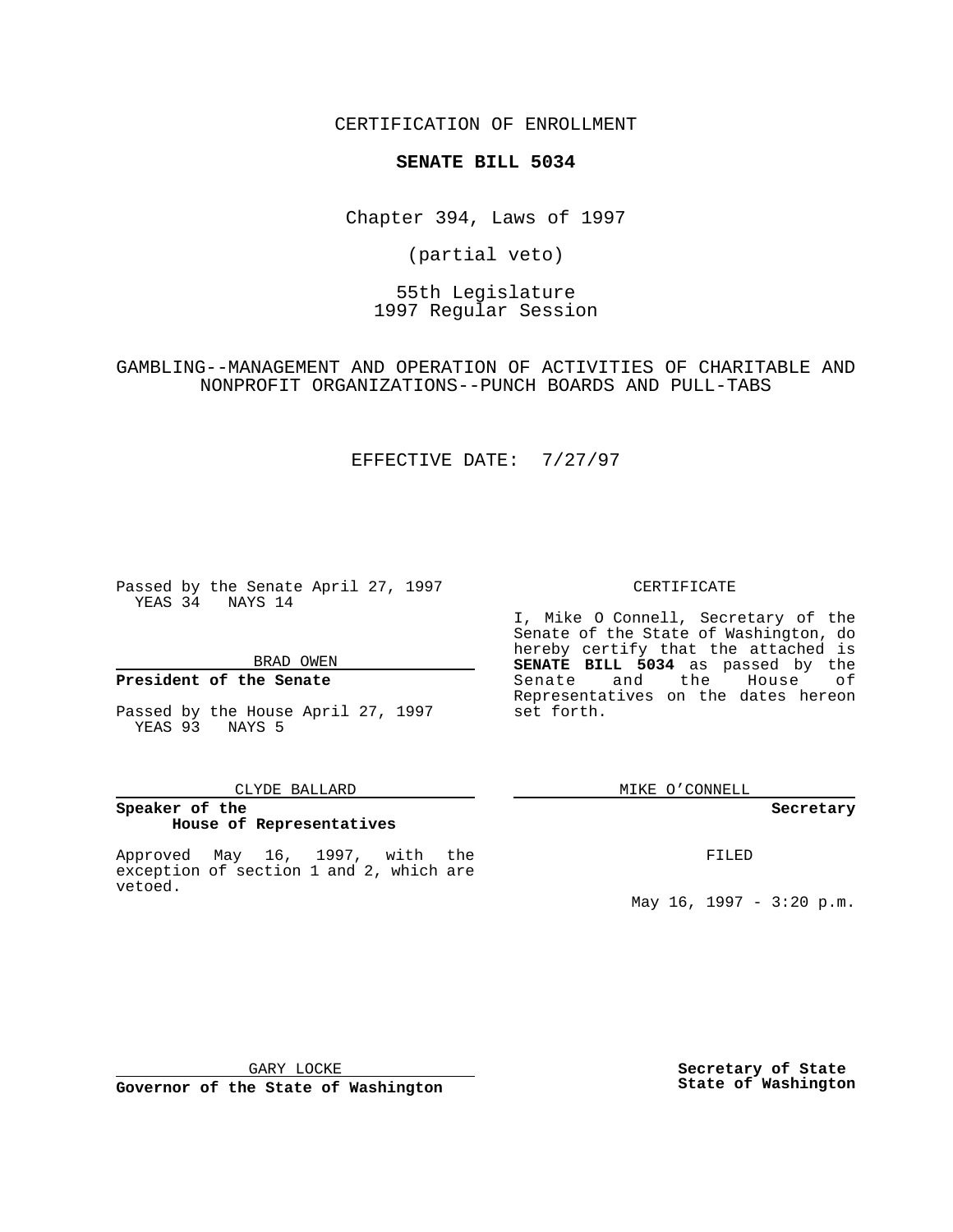## **SENATE BILL 5034** \_\_\_\_\_\_\_\_\_\_\_\_\_\_\_\_\_\_\_\_\_\_\_\_\_\_\_\_\_\_\_\_\_\_\_\_\_\_\_\_\_\_\_\_\_\_\_

\_\_\_\_\_\_\_\_\_\_\_\_\_\_\_\_\_\_\_\_\_\_\_\_\_\_\_\_\_\_\_\_\_\_\_\_\_\_\_\_\_\_\_\_\_\_\_

AS RECOMMENDED BY CONFERENCE COMMITTEE

Passed Legislature - 1997 Regular Session

**State of Washington 55th Legislature 1997 Regular Session By** Senator Roach

Read first time 01/13/97. Referred to Committee on Commerce & Labor.

 AN ACT Relating to gambling; and amending RCW 9.46.0209, 9.46.0205, 9.46.120, and 9.46.110.

BE IT ENACTED BY THE LEGISLATURE OF THE STATE OF WASHINGTON:

 \*Sec. 1. RCW 9.46.0209 and <sup>1987</sup> <sup>c</sup> <sup>4</sup> <sup>s</sup> <sup>4</sup> are each amended to read as follows:

 "Bona fide charitable or nonprofit organization," as used in this chapter, means: (1) Any organization duly existing under the provisions of chapters 24.12, 24.20, or 24.28 RCW, any agricultural fair authorized under the provisions of chapters 15.76 or 36.37 RCW, or any nonprofit corporation duly existing under the provisions of chapter 24.03 RCW for charitable, benevolent, eleemosynary, educational, civic, patriotic, political, social, fraternal, athletic or agricultural purposes only, or any nonprofit organization, whether incorporated or otherwise, when found by the commission to be organized and operating for one or more of the aforesaid purposes only, all of which in the opinion of the commission have been organized and are operated primarily for purposes other than the operation of gambling activities 18 authorized under this chapter; or  $(2)$  any corporation which has been incorporated under Title <sup>36</sup> U.S.C. and whose principal purposes are to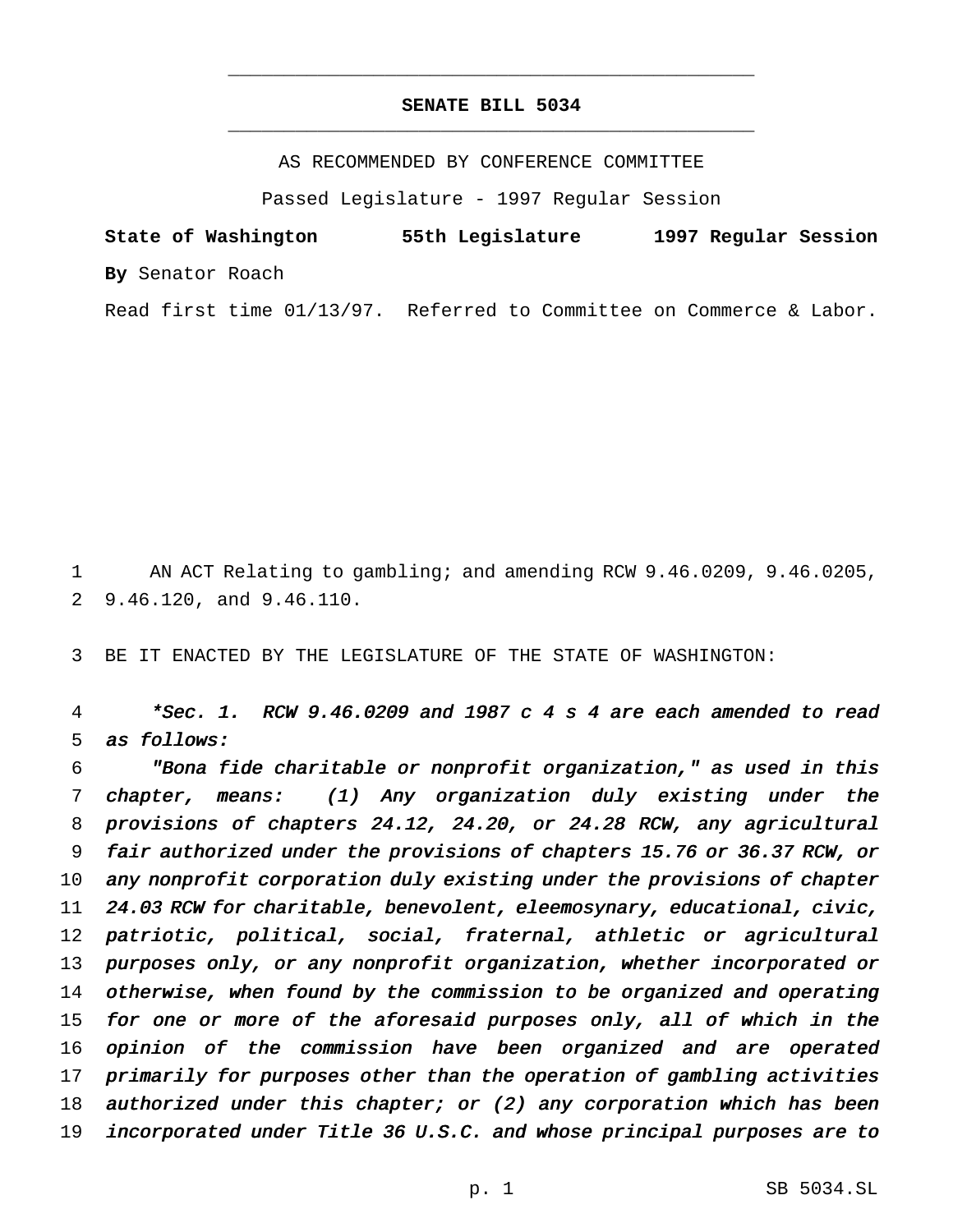furnish volunteer aid to members of the armed forces of the United States and also to carry on <sup>a</sup> system of national and international relief and to apply the same in mitigating the sufferings caused by pestilence, famine, fire, floods, and other national calamities and to devise and carry on measures for preventing the same. Such an organization must have been organized and continuously operating for at least twelve calendar months immediately preceding making application for any license to operate <sup>a</sup> gambling activity, or the operation of any gambling activity authorized by this chapter for which no license is 10 required. It must have not less than ((fifteen)) seven bona fide 11 active members each with the right to an equal vote in the election of the officers, or board members, if any, who determine the policies of 13 the organization in order to receive a gambling license. An organization must demonstrate to the commission that it has made significant progress toward the accomplishment of the purposes of the organization during the twelve consecutive month period preceding the 17 date of application for a license or license renewal. The fact that contributions to an organization do not qualify for charitable contribution deduction purposes or that the organization is not otherwise exempt from payment of federal income taxes pursuant to the internal revenue code of 1954, as amended, shall constitute prima facie evidence that the organization is not <sup>a</sup> bona fide charitable or nonprofit organization for the purposes of this section.

 Any person, association or organization which pays its employees, including members, compensation other than is reasonable therefor under the local prevailing wage scale shall be deemed paying compensation based in part or whole upon receipts relating to gambling activities authorized under this chapter and shall not be <sup>a</sup> bona fide charitable or nonprofit organization for the purposes of this chapter. **\*Sec. 1 was vetoed. See message at end of chapter.**

 \*Sec. 2. RCW 9.46.0205 and <sup>1987</sup> <sup>c</sup> <sup>4</sup> <sup>s</sup> <sup>3</sup> are each amended to read as follows:

33 (1) "Bingo," as used in this chapter, means a game ((conducted only 34 in the county within which the organization is principally located)) in which prizes are awarded on the basis of designated numbers or symbols on <sup>a</sup> card conforming to numbers or symbols selected at random and in 37 which no cards are sold except at the time and place of ((said)) the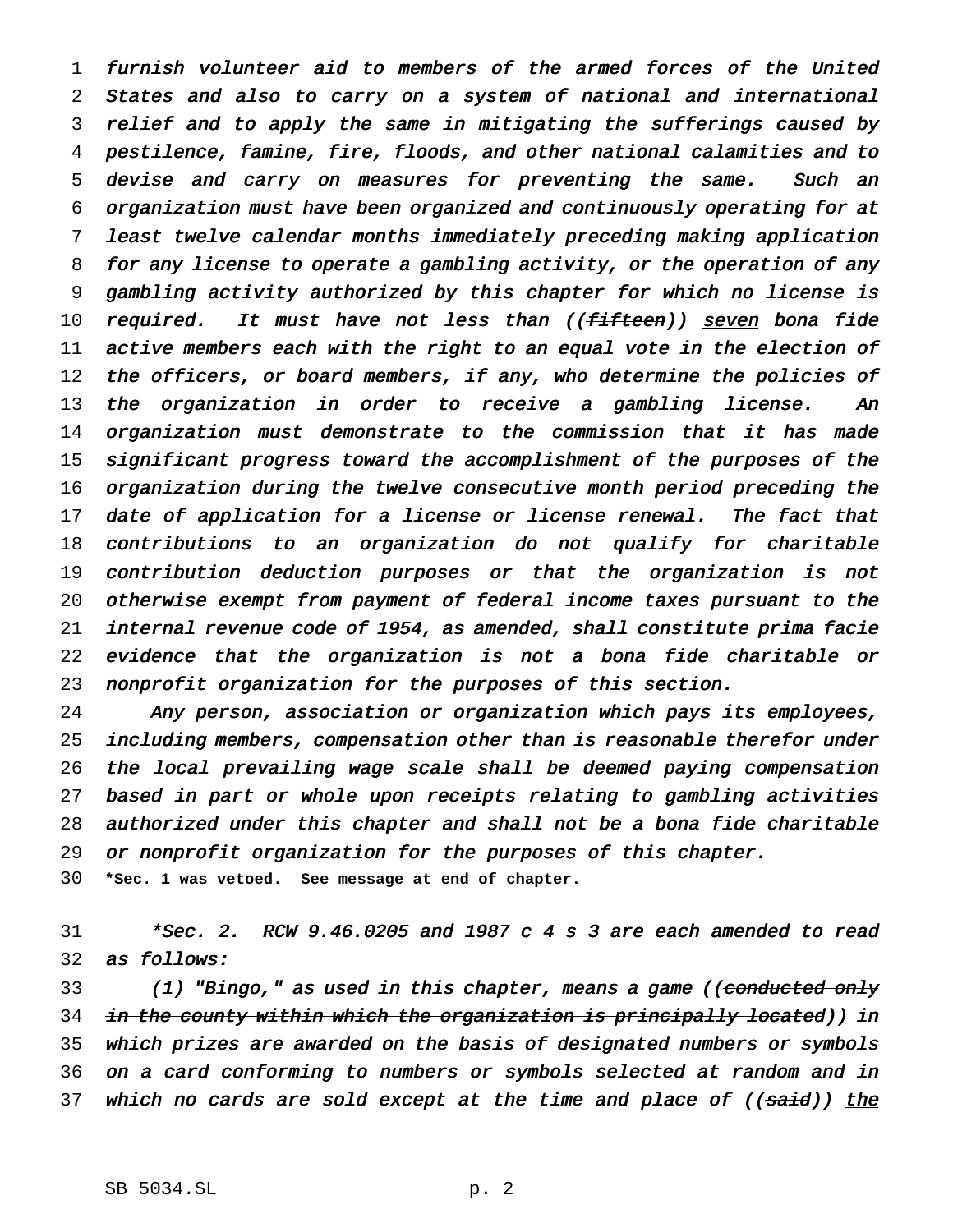1 game, ((when said)) except as authorized by the commission for joint 2 bingo games.

3 (2) The game  $((\pm s))$  shall be conducted only by:

4 (a) A bona fide charitable or nonprofit organization which does not 5 conduct or allow its premises to be used for conducting bingo on more 6 than three occasions per week and which does not conduct bingo in any 7 location which is used for conducting bingo on more than three 8 occasions per week( $(\frac{\tau}{l})$ ) or ((if))

9 (b) An agricultural fair authorized under chapters 15.76 and 36.37 10 RCW, which does not conduct bingo on more than twelve consecutive days 11 in any calendar year( $(\tau$  and)).

12 (3) Except in the case of any agricultural fair as authorized under 13 chapters 15.76 and 36.37 RCW, no person other than <sup>a</sup> bona fide member 14 or an employee of ((said)) the organization ((takes)) may take any part 15 in the management or operation of ((said)) the game unless approved by 16 the commission, and no person who takes any part in the management or 17 operation of ((<del>said</del>)) <u>the</u> game ((<del>takes</del>)) <u>may take</u> any part in the 18 management or operation of any game conducted by any other organization 19 or any other branch of the same organization( $(\tau)$ ) unless approved by 20 the commission( $\left(\frac{1}{1 + \text{ and}}\right)$ ).

21 (4) No part of the proceeds ((thereof)) from a bingo game may inure 22 to the benefit of any person other than the organization conducting 23 ((said)) the game.

24 (5) A bingo game must be conducted only in the county where the 25 sponsoring organization is principally located, except as authorized by 26 the commission for joint bingo games. For the purposes of this 27 section, the organization shall be deemed to be principally located in 28 the county within which it has its primary business office. If the 29 organization has no business office, the organization shall be deemed 30 to be located in the county of principal residence of its chief 31 executive officer( $\left(\div\right)$  PROVIDED, That)). Any organization which is 32 conducting any licensed and established bingo game in any locale as of 33 January 1, 1981, shall be exempt from the requirement that such game be 34 conducted in the county in which the organization is principally 35 located.

36 (6) The commission may authorize joint bingo games conducted by two 37 or more bona fide charitable or nonprofit organizations if the prizes 38 are pooled and the games are conducted during each organization's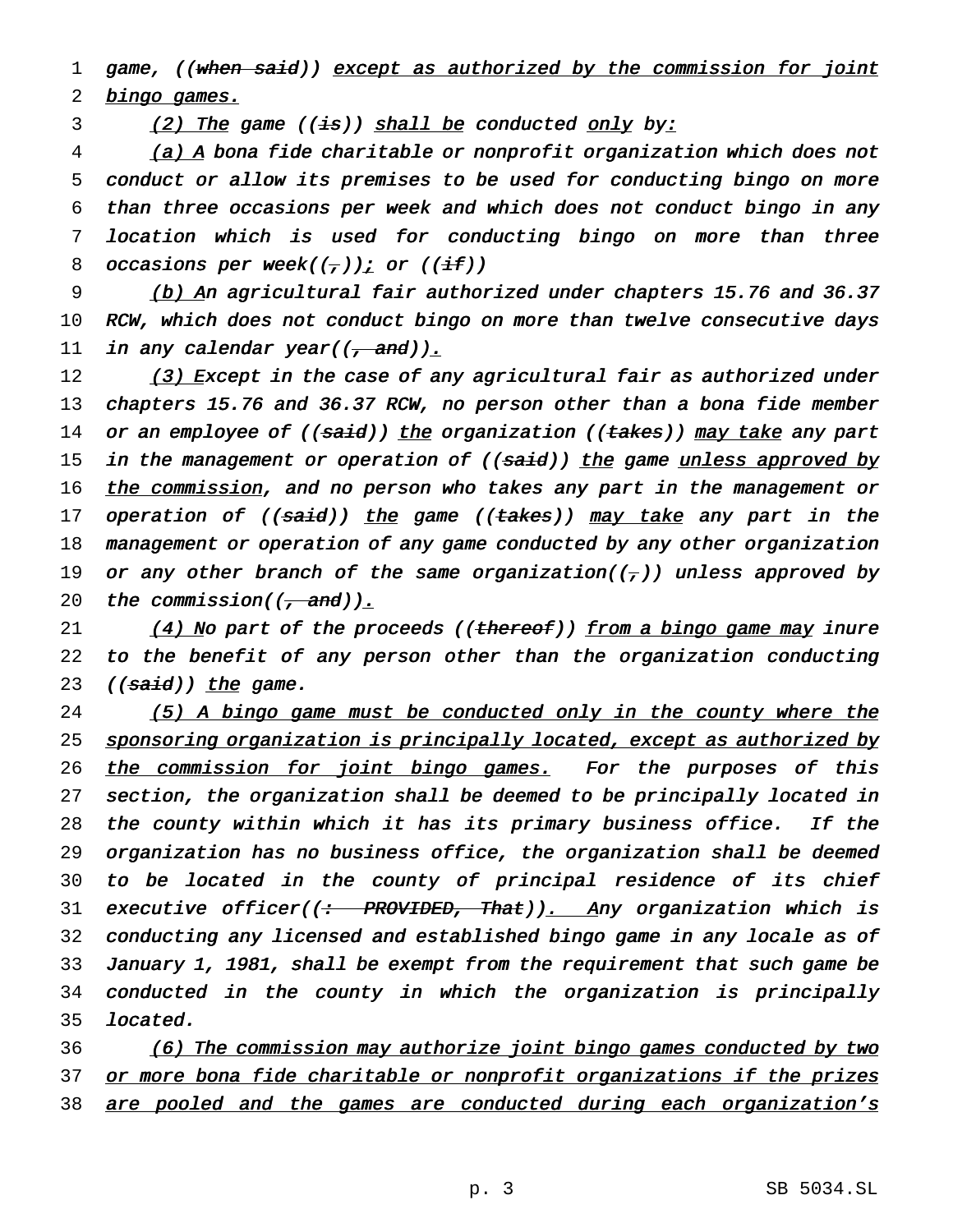1 normal period of operation. The commission may adopt rules for the

operation, management, and location of the games.

**\*Sec. 2 was vetoed. See message at end of chapter.**

 **Sec. 3.** RCW 9.46.120 and 1987 c 4 s 40 are each amended to read as follows:

 (1) Except in the case of an agricultural fair as authorized under chapters 15.76 and 36.37 RCW, no person other than a member of a bona fide charitable or nonprofit organization (and their employees) or any other person, association or organization (and their employees) approved by the commission, shall take any part in the management or 11 operation of any gambling activity authorized under this chapter( $(\tau)$ 12 and)) unless approved by the commission. No person who takes any part in the management or operation of any such gambling activity shall take any part in the management or operation of any gambling activity conducted by any other organization or any other branch of the same 16 organization( $(\tau)$ ) unless approved by the commission( $(\tau$  and)). No part 17 of the proceeds ((thereof)) of the activity shall inure to the benefit of any person other than the organization conducting such gambling activities or if such gambling activities be for the charitable benefit of any specific persons designated in the application for a license, then only for such specific persons as so designated.

 (2) No bona fide charitable or nonprofit organization or any other person, association or organization shall conduct any gambling activity authorized under this chapter in any leased premises if rental for such premises is unreasonable or to be paid, wholly or partly, on the basis of a percentage of the receipts or profits derived from such gambling activity.

 **Sec. 4.** RCW 9.46.110 and 1994 c 301 s 2 are each amended to read as follows:

 (1) The legislative authority of any county, city-county, city, or town, by local law and ordinance, and in accordance with the provisions 32 of this chapter and rules ((and regulations promulgated hereunder)) 33 adopted under this chapter, may provide for the taxing of any gambling activity authorized by this chapter within its jurisdiction, the tax receipts to go to the county, city-county, city, or town so taxing the 36 ((same: PROVIDED, That)) activity. Any such tax imposed by a county alone shall not apply to any gambling activity within a city or town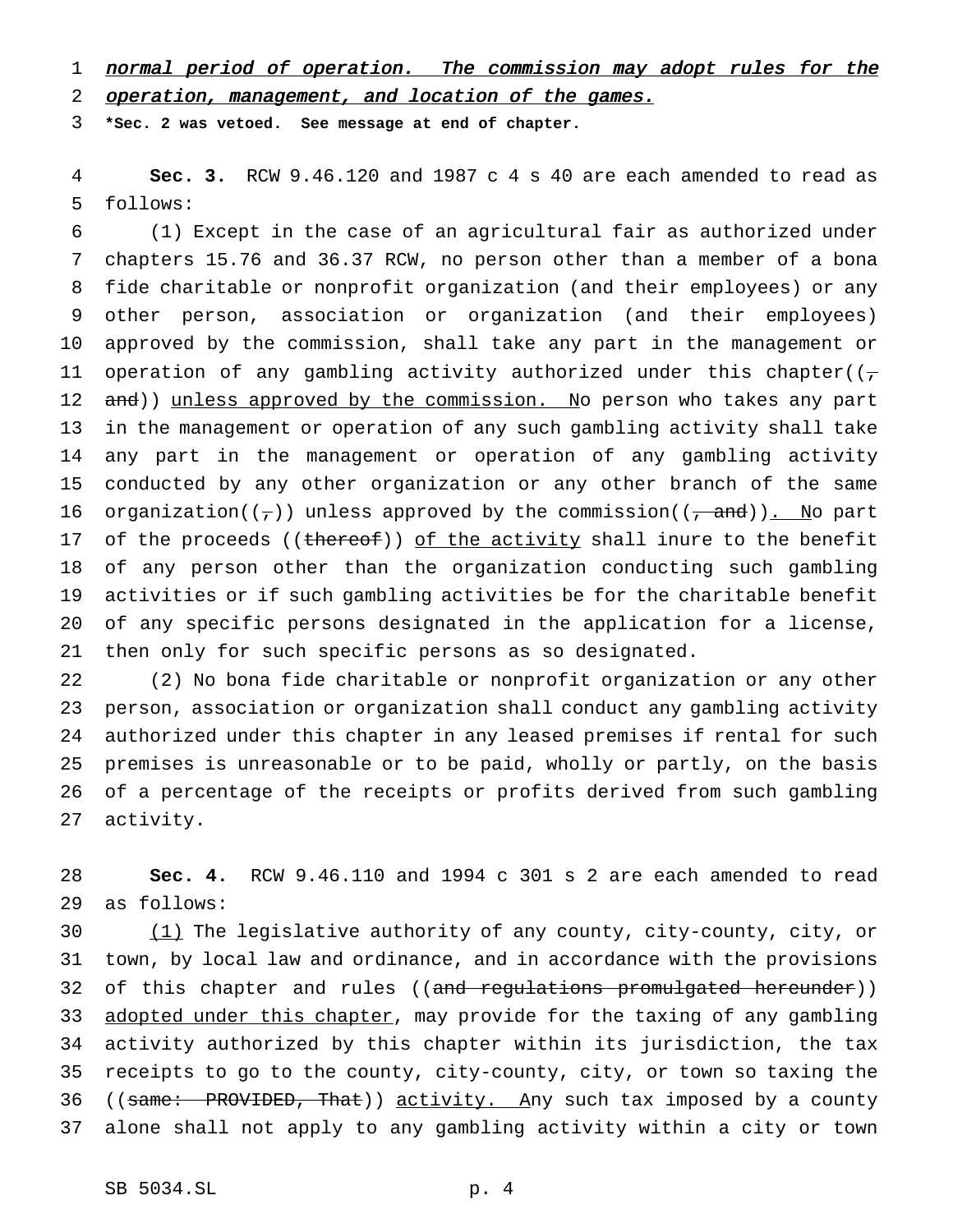1 located ((therein)) in the county but the tax rate established by a 2 county, if any, shall constitute the tax rate throughout the 3 unincorporated areas of such county( $\left( \div \text{ }$  PROVIDED FURTHER, That  $\left( 1 \right)$ 4 punch boards and pull-tabs, chances on which shall)).

5 (2) The operation of punch boards and pull-tabs are subject to the 6 following conditions:

7 (a) Chances may only be sold to adults((, which shall have a fifty 8 cent limit on a single chance thereon, shall be taxed on a basis which 9 shall reflect only the gross receipts from such punch boards and pull-10  $\text{tabs: and } (2)$ ))<u>;</u>

11 (b) The price of a single chance may not exceed one dollar;

12 (c) No punch board or pull-tab license may award as a prize upon a 13 winning number or symbol being drawn the opportunity of taking a chance 14 upon any other punch board or pull-tab;  $((and (3))$ 

15 (d) All prizes ((for punch boards and pull-tabs)) available to be 16 won must be described on an information flare. All merchandise prizes 17 must be on display within the immediate area of the premises 18 ((wherein)) in which any such punch board or pull-tab is located 19 ((and)). Upon a winning number or symbol being drawn, ((such)) a 20 merchandise prize must be immediately removed ((therefrom)) from the 21 display and awarded to the winner. All references to cash or 22 merchandise prizes, with a value over twenty dollars, must be removed 23 immediately from the information flare when won, or such omission shall 24 be deemed a fraud for the purposes of this chapter; and  $((+4))$ 

25 (e) When any person ((shall win over twenty dollars in)) wins money 26 or merchandise from any punch board or pull-tab over an amount 27 determined by the commission, every licensee ((hereunder)) shall keep 28 a public record ((thereof)) of the award for at least ninety days 29 ((thereafter)) containing such information as the commission shall deem 30 necessary((: AND PROVIDED FURTHER, That)).

31 (3)(a) Taxation of bingo and raffles shall never be in an amount 32 greater than ten percent of the gross ((revenue received therefrom)) 33 <u>receipts from a bingo game or raffle</u> less the amount ((<del>paid for or</del>)) 34 awarded as cash or merchandise prizes.

 (b) Taxation of amusement games shall only be in an amount sufficient to pay the actual costs of enforcement of the provisions of this chapter by the county, city or town law enforcement agency and in 38 no event shall such taxation exceed two percent of the gross ((revenue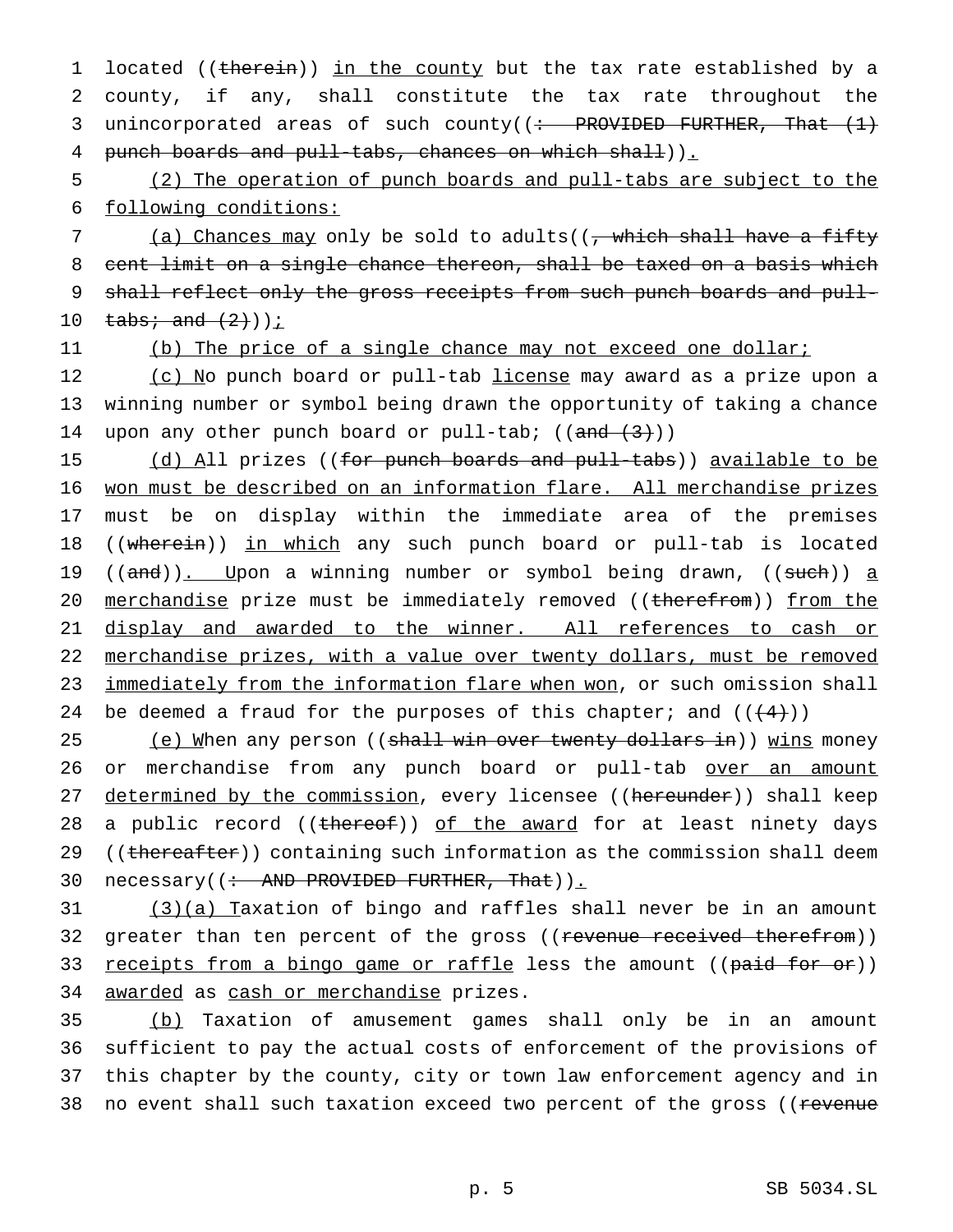1 therefrom)) receipts from the amusement game less the amount ((paid  $2 \text{ for } j$  awarded as prizes((: PROVIDED FURTHER, That)).

3 (c) No tax shall be imposed under the authority of this chapter on 4 bingo or amusement games when such activities or any combination 5 thereof are conducted by any bona fide charitable or nonprofit 6 organization as defined in this chapter, which organization has no paid 7 operating or management personnel and has gross ((income)) receipts 8 from bingo or amusement games, or a combination thereof, not exceeding 9 five thousand dollars per year, less the amount ((paid for)) awarded as 10 cash or merchandise prizes.

11 (d) No tax shall be imposed on the first ten thousand dollars of 12 ((net proceeds)) gross receipts less the amount awarded as cash or 13 merchandise prizes from raffles conducted by any bona fide charitable 14 or nonprofit organization as defined in this chapter.

15 (e) Taxation of punch boards and pull-tabs for bona fide charitable 16 or nonprofit organizations is based on gross receipts from the 17 operation of the games less the amount awarded as cash or merchandise 18 prizes, and shall not exceed ((five)) a rate of ten percent ((of gross 19 receipts, nor shall)). At the option of the county, city-county, city, 20 or town, the taxation of punch boards and pull-tabs for commercial 21 stimulant operators may be based on gross receipts from the operation 22 of the games, and may not exceed a rate of five percent, or may be 23 based on gross receipts from the operation of the games less the amount 24 awarded as cash or merchandise prizes, and may not exceed a rate of ten 25 percent.

26 (f) Taxation of social card games may not exceed twenty percent of 27 the gross revenue from such games.

 (4) Taxes imposed under this chapter become a lien upon personal and real property used in the gambling activity in the same manner as provided for under RCW 84.60.010. The lien shall attach on the date the tax becomes due and shall relate back and have priority against real and personal property to the same extent as ad valorem taxes.

> Passed the Senate April 27, 1997. Passed the House April 27, 1997. Approved by the Governor May 16, 1997, with the exception of certain items that were vetoed. Filed in Office of Secretary of State May 16, 1997.